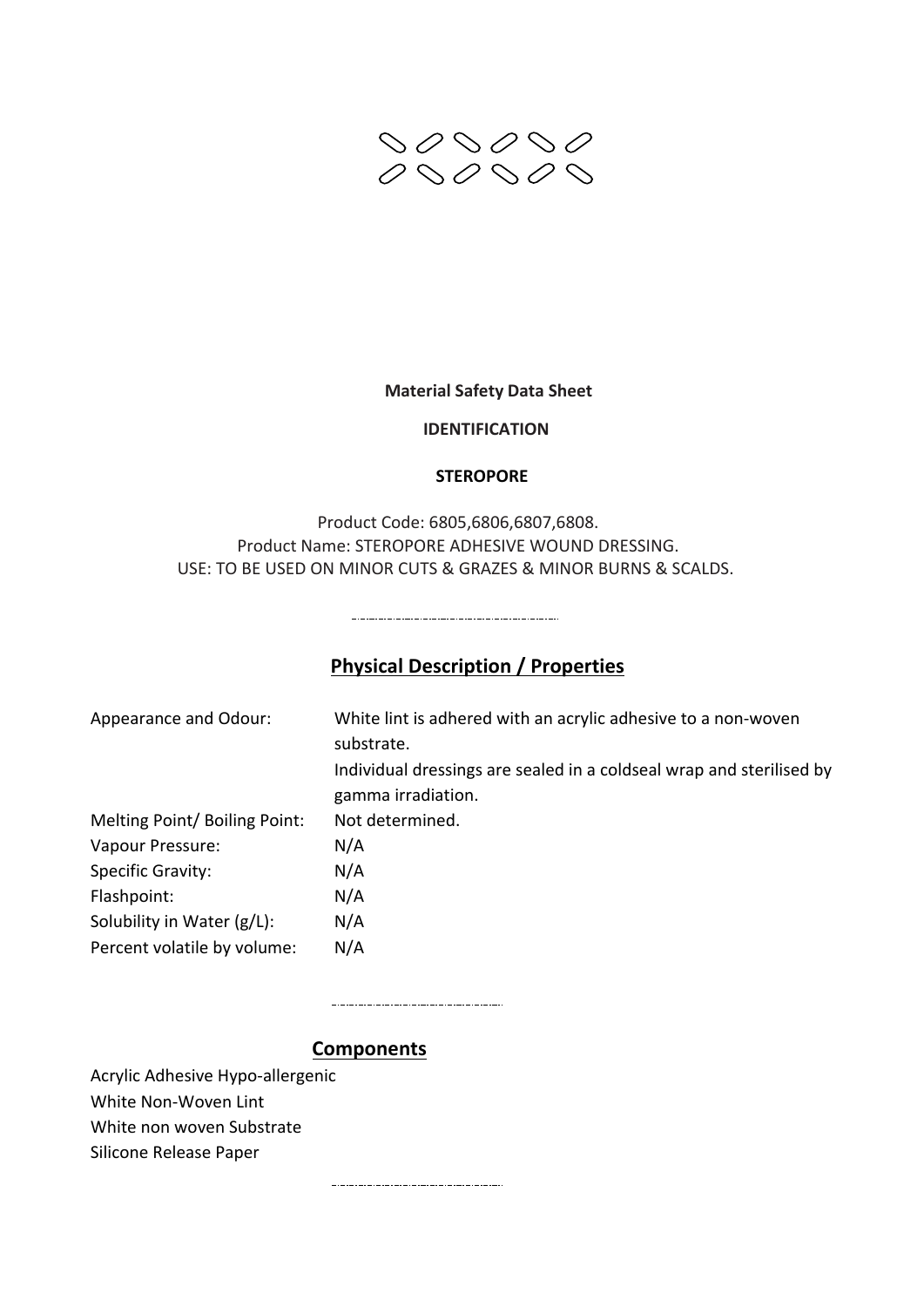### **Health Hazard Information**

| <b>Health Effects</b> |                                                                                                                                                                                              |
|-----------------------|----------------------------------------------------------------------------------------------------------------------------------------------------------------------------------------------|
| Acute                 |                                                                                                                                                                                              |
| Swallowed:            | Not a likely route of exposure. If swallowing did occur, it may cause<br>gastrointestinal irritation, nausea and dizziness.                                                                  |
| Eye:                  | Not a likely route of exposure.                                                                                                                                                              |
| Skin:                 | Prolonged skin contact or repeated exposure not likely to cause significant<br>skin irritation unless there was a pre-existing skin disorder. Symptoms may<br>include redness and itchiness. |
| Inhaled:              | Not a likely route of exposure.                                                                                                                                                              |
| Chronic:              | Not likely.                                                                                                                                                                                  |

### **First Aid**

| Swallowed:                | In the unlikely event that a dressing was swallowed. Do not induce<br>vomiting. Get medical attention. |
|---------------------------|--------------------------------------------------------------------------------------------------------|
| Eye:                      | Not likely                                                                                             |
| Skin:                     | Wash thoroughly with soap and water                                                                    |
| Inhaled:                  | Not likely                                                                                             |
| First-Aid facilities:     | Eye wash plus normal washroom facilities<br>nearby.                                                    |
| <b>Advice to Doctors:</b> | Treat symptomatically.                                                                                 |

#### **Precaution For Use**

Flammability: The dressing is non-flammable. Packaging is a combustible solid.

## **Safe Handling Information**

Storage and Transport: Store in a cool (25C) dry place.

Spill and Disposal: Sterility not guaranteed if wrapper is open or damaged dispose of in accordance with the local waste regulations. May be incinerated in an approved facility. Used: Dressing may be required to be disposed of in accordance with the local authority infectious waste requirements